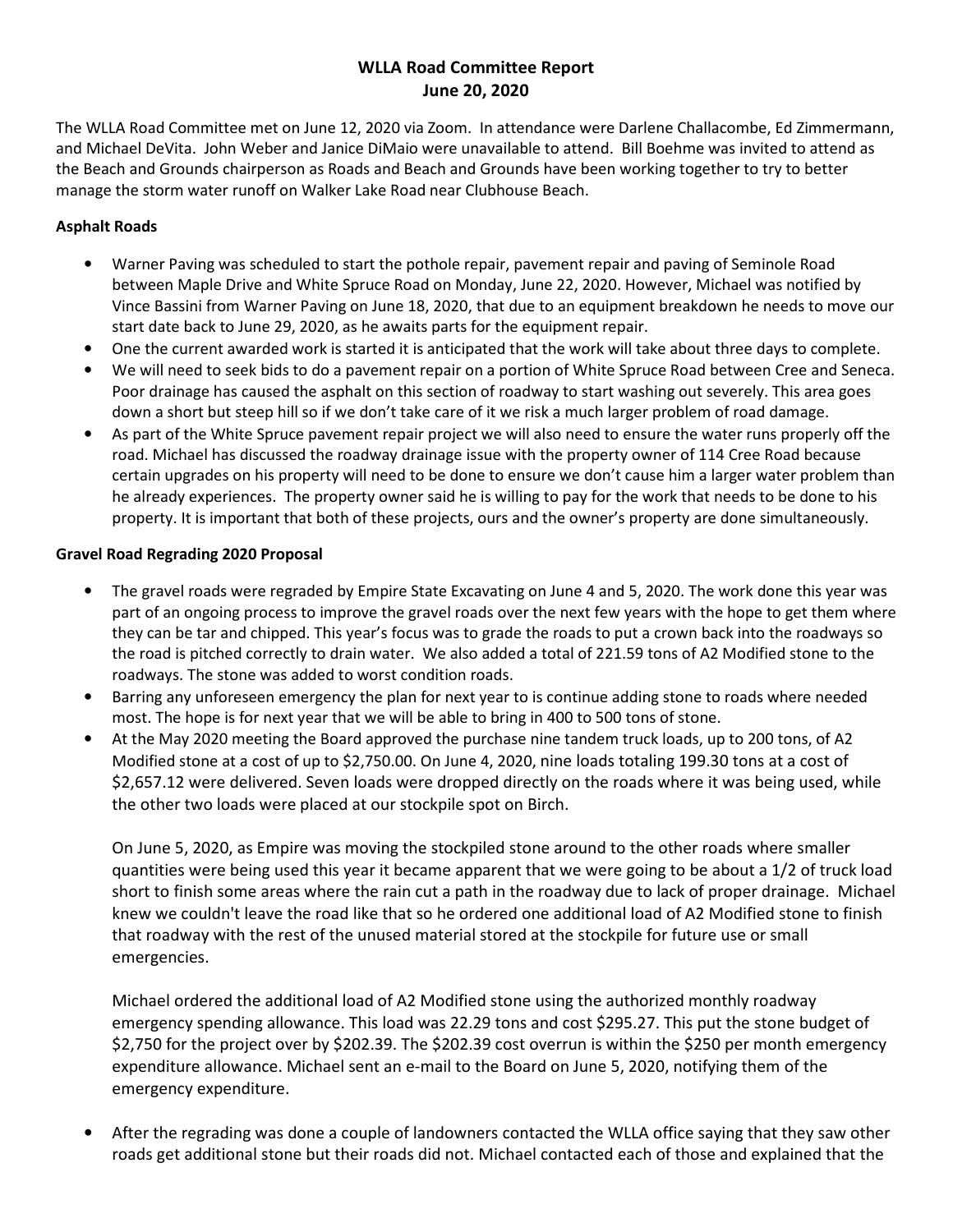gravel road improvement is an ongoing process that will take several years and that stone was added to the worst roads based on priority order.

• Neversink Road between Birch Road and the woods towards Maple Drive will need additional work this summer. The roadway is very narrow and the drainage is non-existent on the middle portion of the roadway. The sides of the roadway are already washing out with the few rain storms we received since June 5, 2020.

### Snow Plow, Road Grading, and Snow Plow Impeded Tree Branch Trimming Contract

- Empire State Excavating has been told that he has been awarded a two year contract. Empire did purchase workers comp from the Commonwealth of Pennsylvania and had the Commonwealth e-mail the certificate to the office.
- Michael made sure the workers comp was in effect before Empire was allowed to start the gravel work regrading.
- As for the Snow Plow, Road Regrading and Snow Plow3 Impeded Tree Branch Trimming contract. The agreed upon terms of the contract are being put into a formal contract and will be available soon for John Weber and RJ from Empire to sign.
- WLLA will be including a clause in the contract that Empire State Excavating will be back-billed if they allow their workers comp policy to lapse and WLLA is charged by the Commonwealth on behalf of Empire.

## Signs at Walker Lake Entrance Points – Actionable Item (see updated sign below)

• The Road Committee is seeking an approval vote to add an entrance point sign to three locations Pear at Parker Glen; Eastshore at Maple; and Onandaga at Lee. The Committee is recommending the following sign and wording. If the signs and wording is approved the Road Committee will seek quotes on making the signs and then seek approval for funding prior to ordering them.

#### Cleaning out of Storm Drains by Clubhouse

- We received two bids for the cleaning of the storm drain inlets around the clubhouse area including the parking lot using a vacuum -jet rod truck. The bids are as follows:
	- o McVac home office in New Haven, CT \$3,250 plus \$165.00 per ton for disposal of sediment plus tax
	- $\circ$  TAM Enterprises from Goshen, NY \$2,800 includes the disposal of sediment plus sales tax \$168
- We decided to hold off on awarding any bids at this time as we try to come up with a viable plan to try to better manage the storm water runoff in the area.

## Walker Lake Road Water Runoff around Lakeview Park, Tennis Courts and Clubhouse – Actionable Item

- The Road Committee continues to work with the Beach and Grounds Committee to formulate a plan to improve roadway drainage into grass area (see work list below prepared and submitted by Bill Boehme, BG Chairperson)
- Ed Zimmermann so graciously shot grades of the area and provided a diagram of area (see below) and he explained the grades and the drainage system during the June 12th Road Committee meeting. It shall be noted that Ed's vast knowledge, both of the WLLA community and technical skills relating to roads is truly a welcomed addition and very valuable to the Road Committee.
- It is felt that because this project to try to better manage the storm water runoff is not only important but we don't want to waste any money with doing things that wouldn't help manage the water runoff better, the Road Committee is asking to the Board to hire an civil engineer with storm water management to come up with a management plan that would use the drainage system that is already in place.
- The Road Committee is asking Board approval to seek hourly rates from several engineers and/or engineering companies that have experience in storm water runoff management. This first phase would be informational only in nature with hourly costs and experience along with other information to be brought back to Board. When the information is brought to the Board, the Board can decide at that time whether to move forward to approve funds to hire an engineer and/or firm do assist in this matter.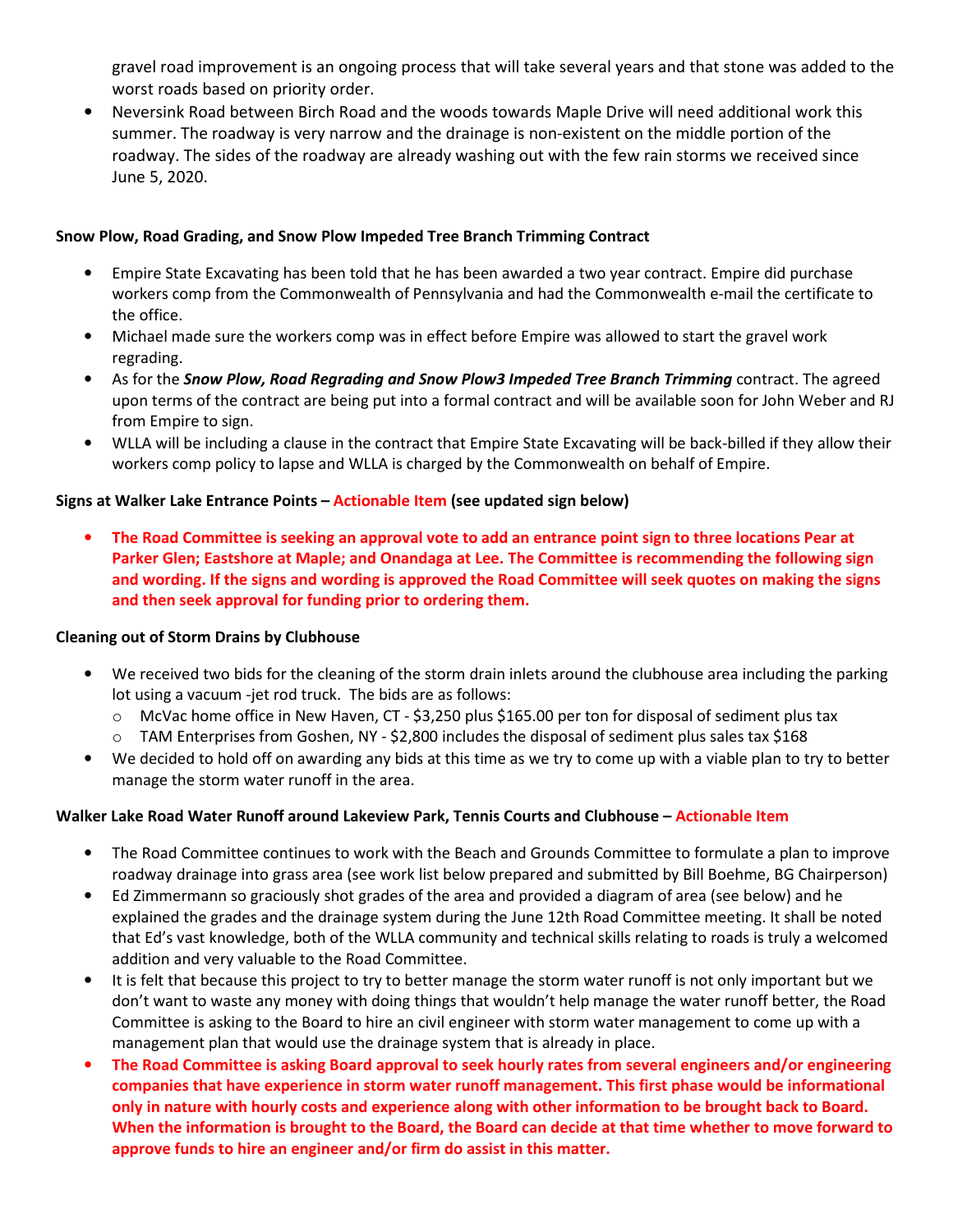#### Oneida off of Lee Road Update

- It was previously reported in May 2020 that the new owner of 109 Oneida asked for repairs of this road.
- On June 2, 2020, Michael provided the WLLA office with a letter that was sent to the owners stating this section of road has never been improved by the any previous landowners and approved for acceptance by a WLLA Board of Directors as stated in the Rules and Regulations of Walker Lakeshores Landowners Association Red Book under V. Common Areas I. Roads Paragraph 2 (page 37) "After initial completion of the road according to Walker Lakeshores Landowners Association road guidelines, the Association will assume the responsibility for the maintenance of the road". WLLA has never maintained or plowed this road as it hasn't been accepted to assume maintenance. Owner does pay road assessments and so do other owners on undeveloped or underdeveloped roads.

Signs

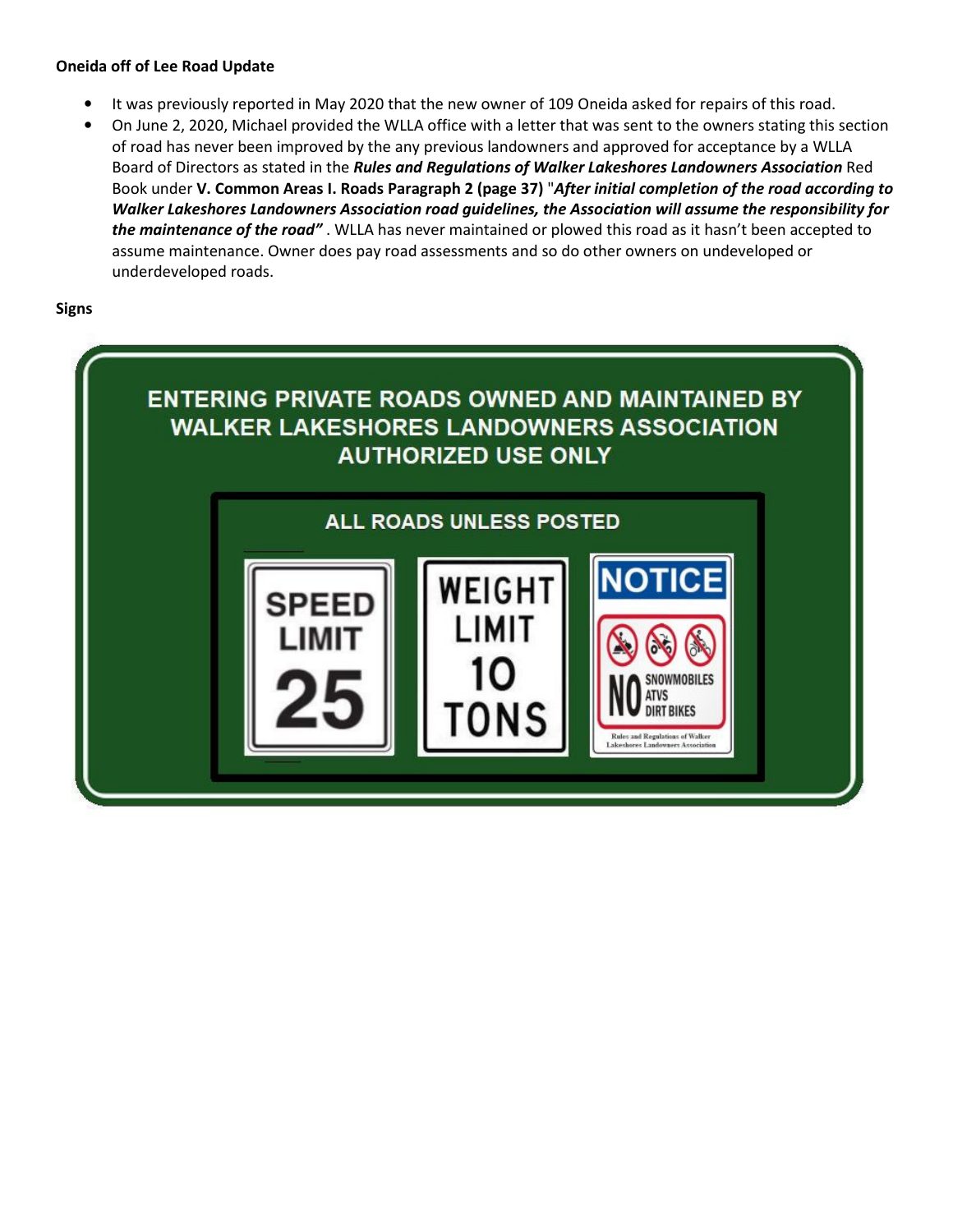# Walker Lake Road Water Runoff Improvement Proposal Area Around Lakeview Park, Tennis Courts and Clubhouse

## Elevations and Diagrams Provided by Ed Zimmermann